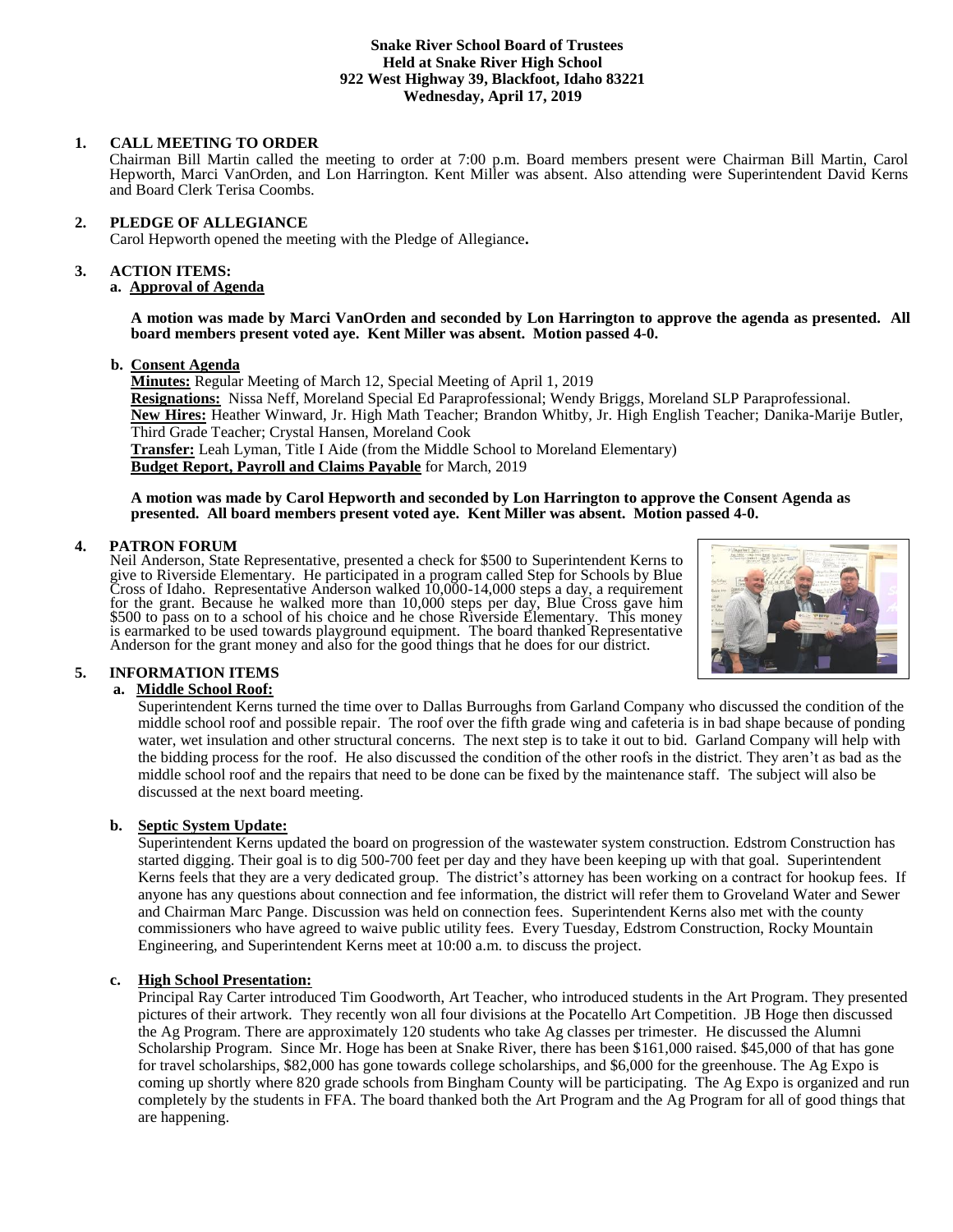#### **6. ACTION ITEMS**

#### **a. Supplemental Levy Canvass:**

On March 15, 2019, the county election office presented the official canvas of the district's Supplemental Levy Election held March 12, 2019, to the Bingham County Commissioners (who act as a Board of Canvassers of Election). The commissioners approved the canvas as presented.

**Lon Harrington motioned and Carol Hepworth seconded to accept the official Bingham County Commissioners canvass of March 15, 2019 regarding the district's Supplemental Levy Election held March 12, 2019. All board members present voted aye. Kent Miller was absent. Motion passed 4-0.** 

#### **b. Summer Football Equipment Authorization:**

According to IHSAA rule, the board must send a letter to the IHSAA asking for written permission for the coaching staff to use the school's protective equipment for summer football camps. The Varsity/JV/Freshmen teams will participate in a summer football camp at Snake River High School July 22-25, 2019. The request will have a statement of recognition that IHSAA sponsored catastrophic insurance provides no coverage for the activity and any liabilities rest solely with the school or camp. All the players and their parents will sign a Snake River District Summer Camp Consent Form before participating. The district has insurance available if they want to sign up.

**Lon Harrington motioned and Marci VanOrden seconded to approve a request that the IHSAA give written permission for the coaching staff to use the Snake River High School's protective football equipment for the football team summer camp on July 22-25, 2019. All board members present voted aye. Kent Miller was absent. Motion passed 4-0.** 

### **7. INFORMATION ITEMS**

# **a. Upcoming Events:**

- **1. Compensation and Benefit discussions should begin within the next month.**
- **2. Employee Retirement Reception will be May 7, 2019 from 4:15-6:00 p.m.**
- **3. Next Board Meeting will be May 15, 2019 at 7:00 p.m. at the District Office.**
- **4. Snake River Education Foundation Color Run will be May 18, 2019.**
- **5. Last Day of School for Seniors is May 21, 2019 and for all other students is May 23, 2019.**
- **6. Graduation will be May 22, 2019 at Snake River High School at 8:00 p.m.**
- **7. End of the Year Employee Meeting will be May 24, 2019 at 8:00 a.m.**
- **8. Annual Budget Hearing will be June 19, 2019.**

#### **8. ACTION ITEMS—POLICY READINGS SECOND READINGS:**

**Policy 4120, "Media Relations and News Releases"** Superintendent Kerns would like this policy to be reviewed. Discussion was held. No further changes.

**Policy 4130, "Public Relations"** Superintendent Kerns would like this policy to be reviewed. Discussion was held. No further changes.

**Policy 5130, "Budget Hearing Notices"** This policy is updated to reflect the changes to the annual meeting date. Discussion was held. No further changes.

**Carol Hepworth moved and Lon Harrington seconded to approve the second readings of Policy 4120, "Media Relations and News Releases;" Policy 4130, "Public Relations;" Policy 5130, "Budget Hearing Notices;" All board members present voted aye. Kent Miller was absent. Motion passed 4-0.**

#### **FIRST READINGS:**

**Policy 5200, "Hot Work Policy"** This policy is new and is recommended/required by our insurance company. Discussion held, no further changes were made.

**Policy 6305, "Dual Credit Programs"** This policy is formerly called Advanced Opportunities. The title was changed to more fully reflect the dual credit options students have under various provisions of Idaho Law. Definitions, sections on credits, and a notification requirement have been added. Discussion held, no further changes were made.

**Policy 8070, "Code of Conduct-Discipline Policy"** This policy is updated to include definitions that address e-cigarette and vaping devices among students and to include definitions that address such devices and use of those products by students at school, etc. Discussion held. No further changes were made.

**Lon Harrington moved and Marci VanOrden seconded to approve the second readings of Policy 4120, "Media Relations and News Releases;" Policy 4130, "Public Relations;" Policy 5130, "Budget Hearing Notices;" All board members present voted aye. Kent Miller was absent. Motion passed 4-0.**